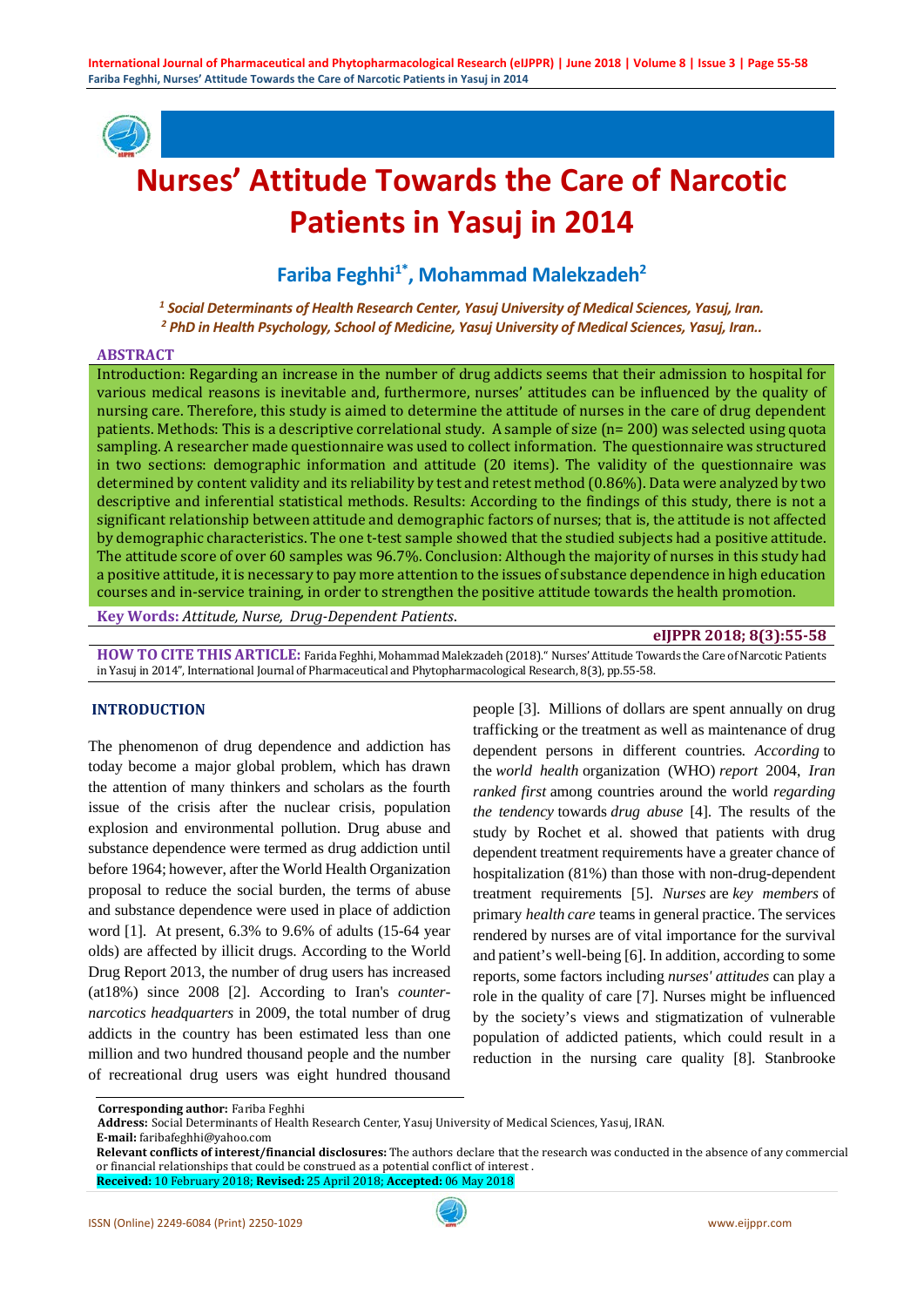#### **International Journal of Pharmaceutical and Phytopharmacological Research (eIJPPR) | June 2018 | Volume 8 | Issue 3 | Page 55-58 Fariba Feghhi, Nurses' Attitude Towards the Care of Narcotic Patients in Yasuj in 2014**

believes that *addiction is a chronic* reversing *disease* that needs to be *treated like other diseases*. Therefore, if most *healthcare professionals* agree that *addiction* is a *disease*, then they should change their attitude toward addicts, implying that their thinking, attitude and performance should be the same as other patients towards these patients [9]. Attitudes are described as our bad and good feelings about something. It also refers to a favorable or unfavorable evaluative reaction toward something or someone exhibited in ones beliefs, feelings, or intended behavior [10]. The purpose of studying attitudes is to influence performance, because a variety of attitudes is known as indicators or predictors of behavior. Powerful attitudes, or those of a person's favorite, are more strongly related to performance than those weak and irrelevant attitudes [11]. Boyle et al. also indicated that nurses' attitudes could have a direct impact on the patient's wellbeing and their performance in providing health care; whereas, nurses are expected to treat a wide range of people or patients with different medical conditions without any prejudice and discrimination [12]. The findings of a study by Retoo et al. also revealed that nurses with a lower educational level hold a more positive attitude than those with higher academic qualifications [13]. In another study by Islami and colleagues in Isfahan, it was found that in order to change the attitude of students, it seems necessary to provide some training, so that they can not only improve their performance, but also prevent the impact of the attitudes of educated people in society [14]. Since the issue of substance abuse and addiction in the educational programs of nursing students *has not received much attention* so far compared to other chronic diseases, it is likely that nursing graduates might not have enough knowledge about the subject while entering the clinical field. The lack of training programs and sufficient knowledge expose them to the negative attitude towards these patients. Considering the importance of the issue, the author of this study sought to examine the attitude of nurses towards offering nursing care to substance dependent patients. Nurses' attitude clearly influences their care manner and professional competence, and therefore, they should have a positive attitude towards their dependent patients in order to increase their knowledge and skills in the field of "addiction nursing".

#### **MATERIALS AND METHODS**

This is a descriptive-correlation study, which was conducted for 6 months from July to October 2014. The research population consisted of all working nurses in public hospitals ( $n = 400$ ) in Yasuj. A sample of size ( $n=$ 200) was selected using quota sampling. A researchermade questionnaire was used to collect information. Of

the *200 questionnaires* that *were distributed* among the *sample* subjects, 182 *questionnaires were fully completed* and were analyzed statistically. The *questionnaire* was structured in *two* general *sections.* The first section was related to demographic characteristics including sex, age, education, job position, work experience, ward and hospital of the place of service of subjects under study. The second section included 20 items regarding the attitude of nurses in the provision of care to drug addicted patients in a 5 point Likert scale ranging from *strongly disagree; disagree*; neither *agree nor disagree; agree; Strongly agree*. The *answers* to *each* item range from 1-5. Nurses' Attitude Survey was scored by taking into account the terms and then calculating by the addition of the term scores, so that a score of 5 indicates a strong agreement with positive load and a score of 1 indicates a strong disagreement and a reverse score for a phrase with negative load. The scientific validity of the questionnaire was determined using content validity and scientific reliability achieved by the test-retest method. Its correlation coefficient was obtained 0.86% as well. For data collection and sample selection, in order to comply with the research ethical requirements, the *anonymity* and *confidentiality* of *the participants were assured*. Then the questionnaires with a consent form were given to participants and were returned after completion. Data collected by questionnaires were analyzed using SPSS software version 21.

#### **FINDINGS**

In order to achieve the first objective of the study, i.e. "Determining the individual characteristics of subjects", statistical analysis of the data obtained from the samples showed that the highest percentage of the samples were in the age group of 25-29 (39%), female (75.3%), married (68.1%), expert (93.4%), ordinary job category (90.7%), work experience less than 5 years (48.9%), respectively. According to the results of Table 1 in relation to the second objective of the study, there is a significant difference between the attitudes of the studied subjects at the level of P <0.001 in the care of drug-dependent patients admitted to the public hospitals of Yasuj ( a *cutting-point of* 60 was selected to compare respondents' perspective).

**Table 1: Comparison of attitude of nurses in the care of drug dependent patients**

| Statistics<br>Variable | Number | Mean           | deviation<br>dard<br>$\sin$ | Herence<br>6g<br>meanin<br>etween | -value | ਖ਼  | significan<br>نه |
|------------------------|--------|----------------|-----------------------------|-----------------------------------|--------|-----|------------------|
| Nurse's<br>attitudes   |        | 182 69.19 9.06 |                             | 9.20                              | 69.13  | 181 | 0.001            |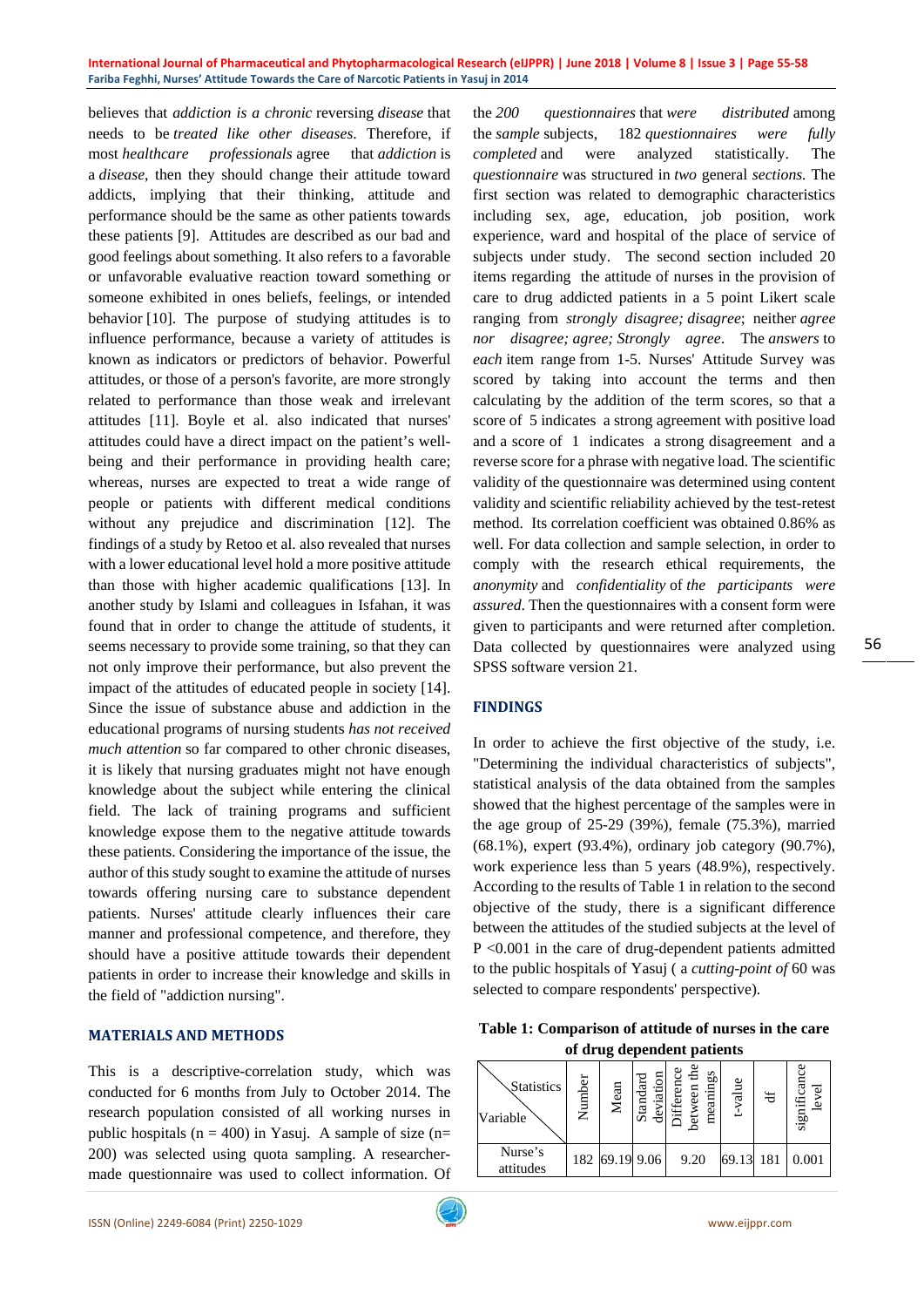Table 2 shows the status of the studied subject's attitudes. Based on the results, the attitude score of the majority of the studied subjects was higher than the cut line (60).

| <b>Statistics</b><br>Nurse's attitude level | Number | Percent  |
|---------------------------------------------|--------|----------|
| Low (less than $60.13$ )                    |        | 3.3 %    |
| Medium (Between $60.13$ to $78.25$ )        | 154    | 84.6 %   |
| Very high (more than 78.25)                 | つつ     | $12.1\%$ |

**Table 2: Status of nurses' attitude toward drug addicts**

# **DISCUSSION**

According to the results, the highest percentage of the samples were in the age group of 25-29 (39%), female, married, expert, ordinary job category and work experience less than 5 years , respectively. This finding is in line with the results of Tabiei studies, as well as those of Jahromi et al. [15-17]. Having a positive attitude about the same unit is one of the main pillars of any kind of service. The results of this study indicated a positive attitude among nurses toward providing nursing care for drug-dependent patients. The Morgan study also showed that nurses have a positive attitude towards substance-dependent patients [18]. In addition, the results of a study by Ghadamgahie and colleagues revealed that 90.4% of the samples held a positive attitude towards the perceived threats of nosocomial infections [19]. It is necessary for nurses, who have a relationship with substance-dependent patients, to take the utmost care and attention in terms of their attitude and practice towards such individuals, so that they can establish a positive relationship with them using their science and art, and improve the therapeutic effects, because the nurse's attitude, as carer of drug-dependent people, can help them to accelerate their treatment trend. Fortunately, the results indicate that an *increase* and improvement in *nurses' knowledge* in relation to such patients leads to an enhancement of their attitudes because having knowledge about each subject enhances their attitudes towards that subject and the proper responsibility to fulfill undertakings required to take a positive attitude and outlook regarding that topic [20]. Based on the results of this research, due to an increase in their knowledge and improving sense of internal responsibility of their patients, nurses establish a relationship with a positive attitude and try to improve it. Establishing a good nurse-patient relationship based on positive attitudes could make a significant contribution to retaining and caring of the patient while confronting with emotional problems [21]. That is, if nurses have a professional attitude towards their task as a nurse and act professionally, this coordination in attitude and practice could be beneficial for them. Therefore, in order to achieve better results, it is suggested that similar research is done in other groups of nurses for

generalization. The sample size of this study was small and done in just one area, so more extensive studies seem to be necessary.

# **CONCLUSION**

The significance of patient care has not been considered much as an important aspect of nursing science. The positive attitude of nurses towards patient care can have a significant effect on their proper performance in this regard. Therefore, regarding to the importance of influencing the attitude of nurses in patient care and the lack of adequate nursing education programs, holding different conferences in the field of attitude and protection of client's rights, in-service training, seminars, as well as attention to substance dependence issues in higher education programs are worthy of consideration.

# **ACKNOWLEDGEMENT**

This study is the result of an approved dissertation in Isfahan Islamic Azad University, Khorasgan, Isfahan, in collaboration with Yasouj University of Medical Sciences. The author expresses his gratitude and appreciation for the cooperation of all participants in this research project which helped to carry out this study through data collection.

# **REFERENCES**

- [1] Farhadinasab A, Manikashani KH. Substitution therapy with methadone and evaluation of depression in drug users in hamadan, Scieutific J of Ilam Med University,2007; 16(2): 44-50.
- [2] Ziaaddini H, Ziaaddini T, Nakhaee N. Pattern and trend of substance aAbuse in eastern rural Iran: A household survey in a rural community, Journal of Addictionhttp, 2013; avalaiable from htt://dx.doi.org/10.1155/2013/297378.
- [3] Oraki M, Hosseini Nasab M. A Comparison between self-directio novelity and other personality traits withn, improving and regressing mood and men health of drug dependentstal, Social Cognition, 2012;1(1): 23-33.
- [4] Rostami R. Epidemiology of substance abuse within Tehran University's student community, Faculty of Psychology and Educational Sciences.
- [5] Rocket L R H, Putnam S L, Jia H, Chang C F, Smith G S. Unmet substance abuse treatment,health services utilization and cost:A population–based emergency department, Annals of emergency medicine, 2005; 45(2): 118-127.
- [6] Dehghani Kh, Nasiriani Kh, Mousavi T. Investigating intensive care unit nurses'